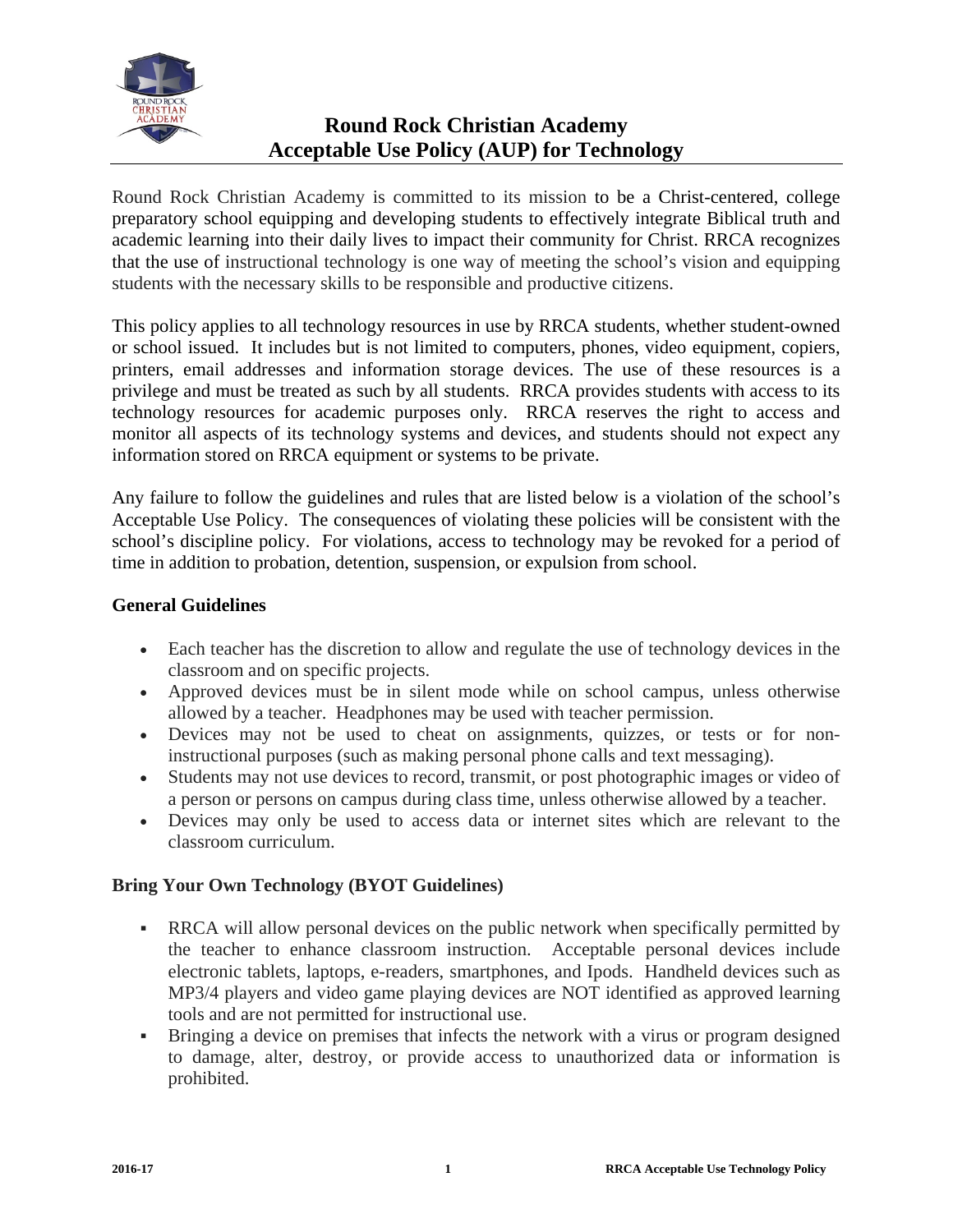- Processing or accessing information on school property related to hacking, altering or bypassing network security policies is prohibited.
- Devices are subject to search by school administrators if the device is suspected of a violation of the student code of conduct. If the device is locked or password protected the student will be required to unlock the device at the request of a school administrator.
- Printing from personal devices is not permitted at school.
- Personal devices must be charged prior to school and run on battery power while at school. Charging of devices will not be permitted at RRCA.
- **Lost, Stolen, or Damaged Devices:** Each user is responsible for his/her own device and should use it responsibly and appropriately. Round Rock Christian Academy takes no responsibility for stolen, lost, or damaged devices, including lost or corrupted data on those devices. While school employees will help students identify how to keep personal devices secure, students will have the final responsibility for securing their personal devices. Please check with your homeowner's policy regarding coverage of personal electronic devices, as many insurance policies can cover loss or damage.

### **Technology Usage Guidelines**

- 1. Students are to use on campus internet access for strictly academic purposes. Examples of websites or images that may not be viewed at RRCA include but are not limited to the following:
	- recreational use of sites such as Twitter, Facebook, YouTube, Pandora, etc.
	-
	- gaming or gambling sites<br>• nornographic or otherwise pornographic or otherwise sexually explicit sites
	- sites promoting "how to" documents encouraging violence or illegal acts
	- sites that promote racism or hate speech
- 2. Students may not use technological tools with malicious intent, for example, to bully or harass others, including creating false accounts to embarrass, harass, or intimidate others. Students may not knowingly post information that could cause damage or the danger of disruption to RRCA or any other organization or person.
- 3. All students must respect the privacy of others. Any attempt to access private electronic files, phone, or email messages is considered theft.
- 4. Students may not in any way vandalize equipment or software that belongs to RRCA or any other organization to which RRCA has access. Examples of unacceptable behavior include but are not limited to the following:
	- damaging, hacking, or destroying networks, computer hardware or software
	- physical abuse to equipment
	- the creation or intentional use of malicious programs
- 5. If damage occurs to any RRCA technology equipment, devices, or software, whether accidently or with intent, the damage should be reported to a teacher or administrator. Students should not attempt to self-repair or troubleshoot technology problems. Students or responsible party may be held responsible for the cost of repairing devices or equipment.